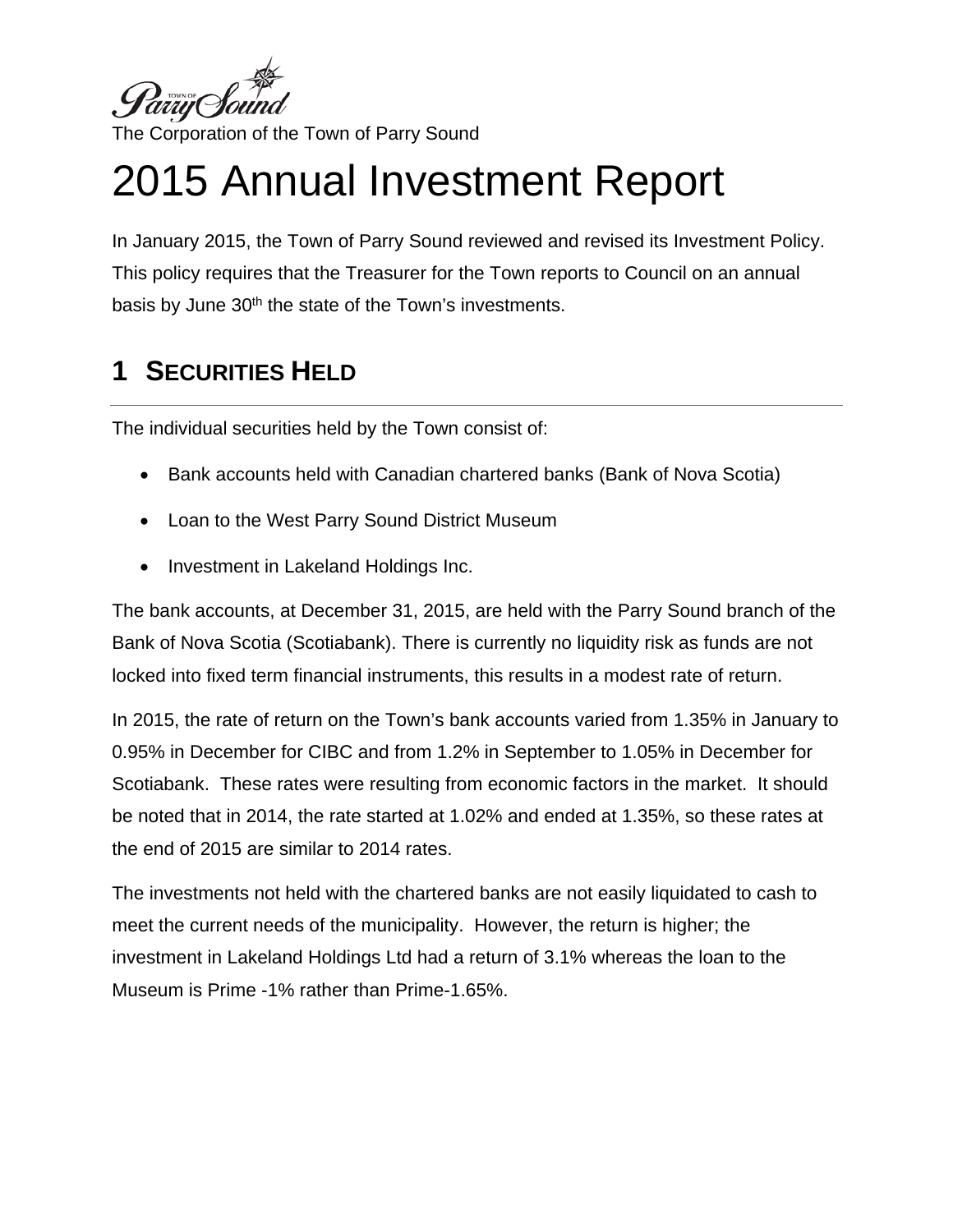

## **2 REALIZED AND UNREALIZED GAINS**

Due to the fact that all investments, held at December 31, 2015, are either cash, loans, or an investment in a non-traded company (Lakeland Holdings), there are no unrealized gains resulting from these investments.

An unrealized gain is a result of the increase in the market value of an investment which could be realized if the investment was sold. For example, if you purchased shares in BCE for \$1/share and it is now worth \$2/share you have an unrealized gain of \$1; however you don't actually have that extra money until you sell your share and realize the gain.

### **3 PORTFOLIO MIX**

Of the Town's investment portfolio 75.9% are held in bank accounts with chartered banks. The loan to the West Parry Sound District Museum represents 0.1% of the Town's portfolio and the investment in Lakeland Holdings represents 24.0% of the overall portfolio.

All of the investments, except for Lakeland Holdings, are considered short term in nature as they are due within 1 year, on demand or are without fixed repayment terms. All bank accounts may be accessed at any time without restriction.

The Bank account balance consists of:

- \$12,094,940 in the general operating bank account which includes the general fund and the reserves (NOT reserve funds);
- \$276,541 held in trust for cemeteries and memorial gardens; and
- \$6,120,760 held in reserve funds.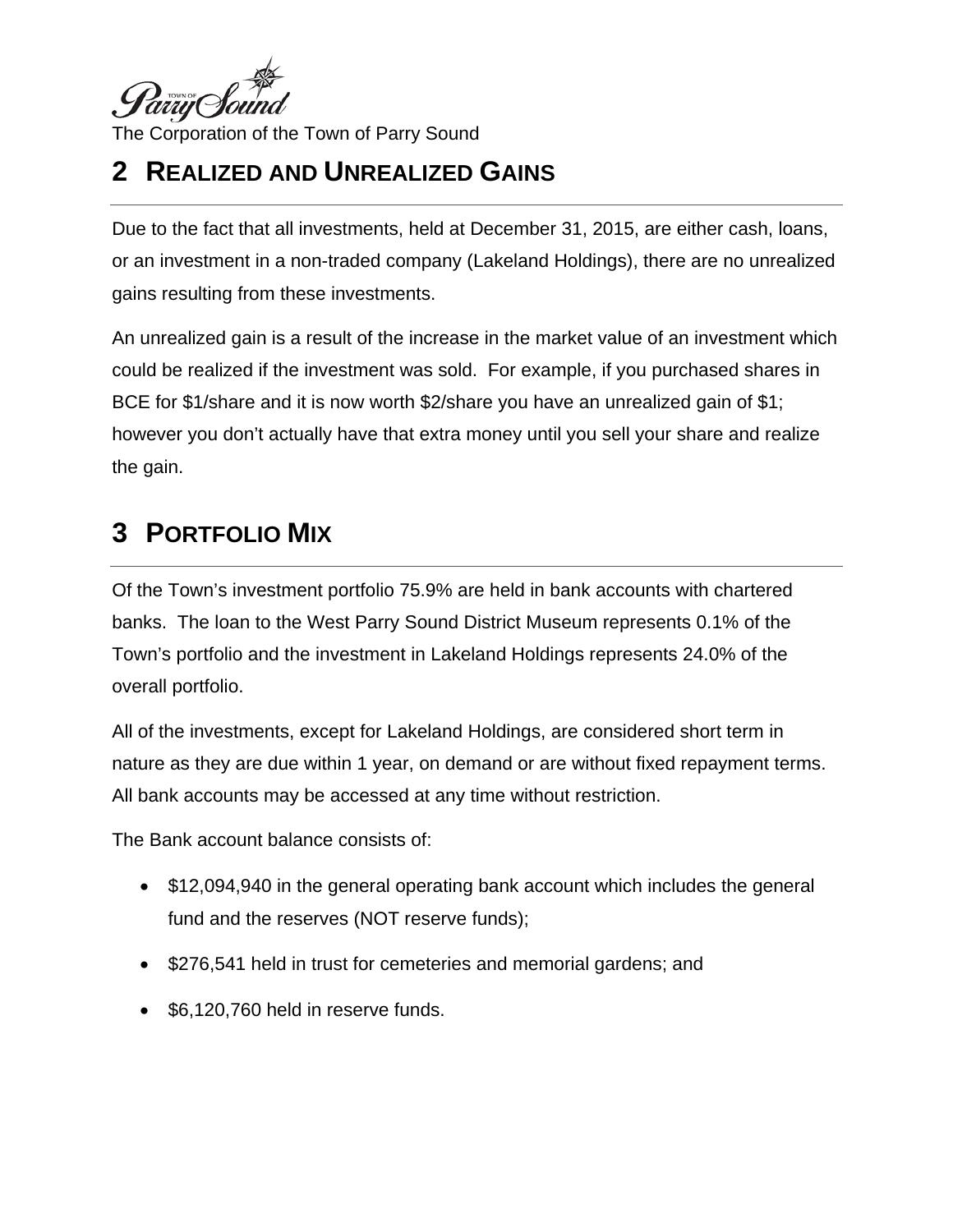

## **4 PORTFOLIO SUMMARY**

The Town's portfolio consists of general funds, trust funds, reserve funds and other investments.

#### **4.1 GENERAL FUND**

Investments included in the general fund consist of:

| <b>Investment</b>   | Balance at               | 2015 Investment Income |
|---------------------|--------------------------|------------------------|
|                     | <b>December 31, 2015</b> |                        |
| <b>General Fund</b> | \$12,094,940             | \$155,942.82           |

#### **4.2 TRUST FUNDS**

Investments included in the trust funds are not available for general Town use and consist of:

| <b>Investment</b>              | <b>Balance at</b>        | 2015 Investment Income |
|--------------------------------|--------------------------|------------------------|
|                                | <b>December 31, 2015</b> |                        |
| <b>Sylvan Acres Cemetery</b>   | \$164,249.49             | \$1,927.06             |
| <b>Hillcrest Cemetery</b>      | 110,968.37               | 1,318.19               |
| <b>Trinity Memorial Garden</b> | 1,323.29                 | 17.82                  |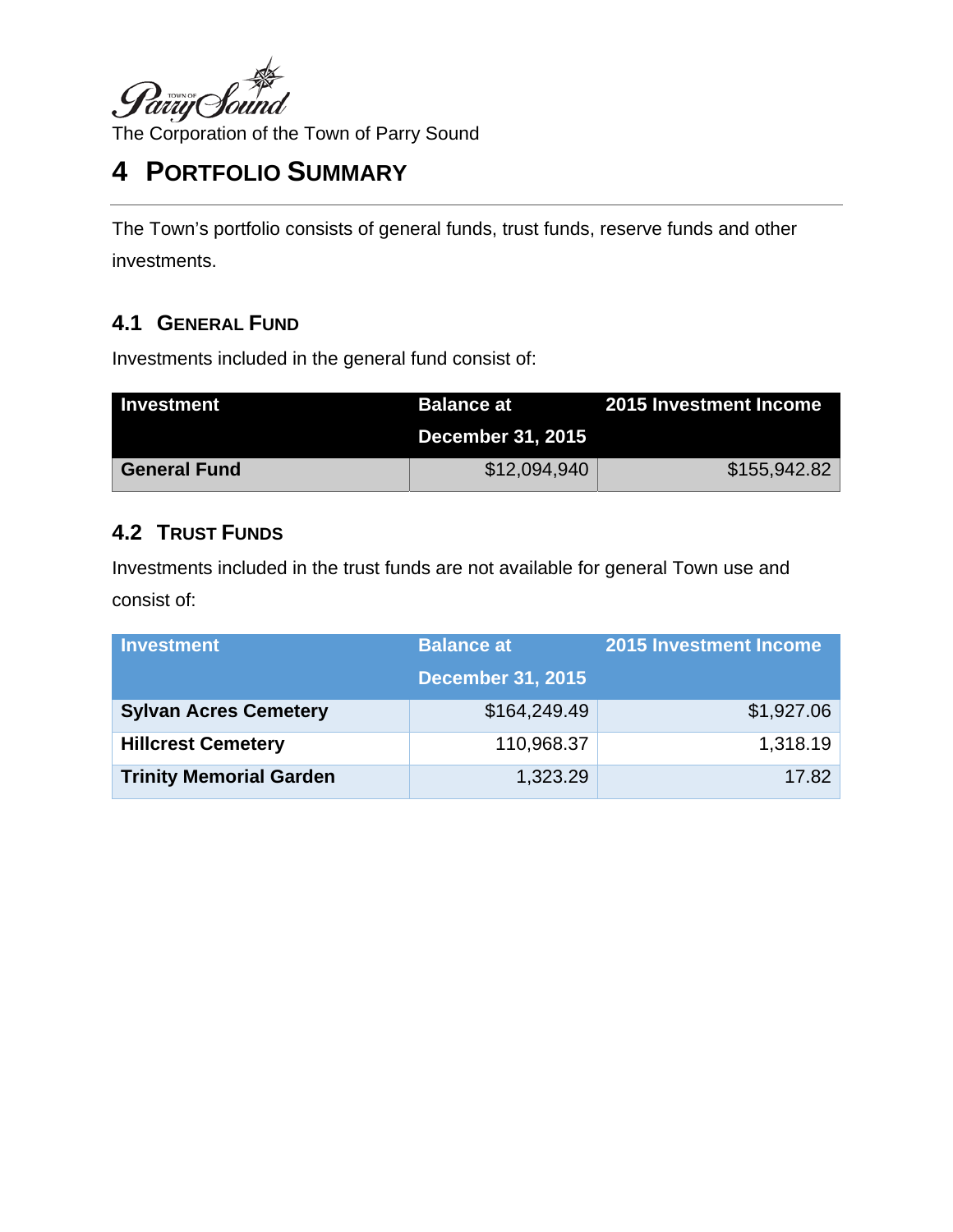

#### **4.3 RESERVE FUNDS**

Investments included in reserve funds may not be available for general Town use as a result of contractual obligations or legislative restrictions. Investments consist of:

| <b>Investment</b>                  | <b>Balance at</b>        | 2015 Investment Income |
|------------------------------------|--------------------------|------------------------|
|                                    | <b>December 31, 2015</b> |                        |
| <b>Capital Asset Legacy Fund</b>   | \$2,065,750.37           | \$27,176.39            |
| <b>Capital Replacement Reserve</b> | 393,584.20               | 4,795.83               |
| <b>Fund</b>                        |                          |                        |
| Lot Levy                           | 85,429.72                | 1,034.11               |
| <b>Development Charges</b>         | 17,529.02                | 212.19                 |
| <b>Waterworks</b>                  | 92,753.13                | 1,090.60               |
| <b>Municipal Property and</b>      | 112,497.35               | 1,598.75               |
| <b>Parkland</b>                    |                          |                        |
| <b>Parking</b>                     | 281,995.20               | 5,135.42               |
| <b>Sewer Development</b>           | 89,397.92                | 1,049.98               |
| Pool - In Trust                    | 44,122.66                | 534.09                 |
| <b>Land Ambulance - Severances</b> | 536,226.24               | 6,490.92               |
| <b>Land Ambulance - Cross</b>      | 1,089,539.79             | 8,684.22               |
| <b>Border</b>                      |                          |                        |
| <b>Land Ambulance - Capital</b>    | 813,649.50               | 10,640.22              |
| <b>Fire Training</b>               | 7,472.17                 | 36.40                  |
| <b>WPS Association</b>             | 1,399.54                 | 16.94                  |
| <b>Smelter Wharf</b>               | 289,667.59               | 2,669.85               |
| <b>Bobby Orr Hall of Fame</b>      | 141,922.89               | 1,717.94               |
| <b>Treetops Community Forest</b>   | 31,949.13                | 29.38                  |
| <b>Public Transit Gas Tax</b>      | 25,873.20                | 955.23                 |